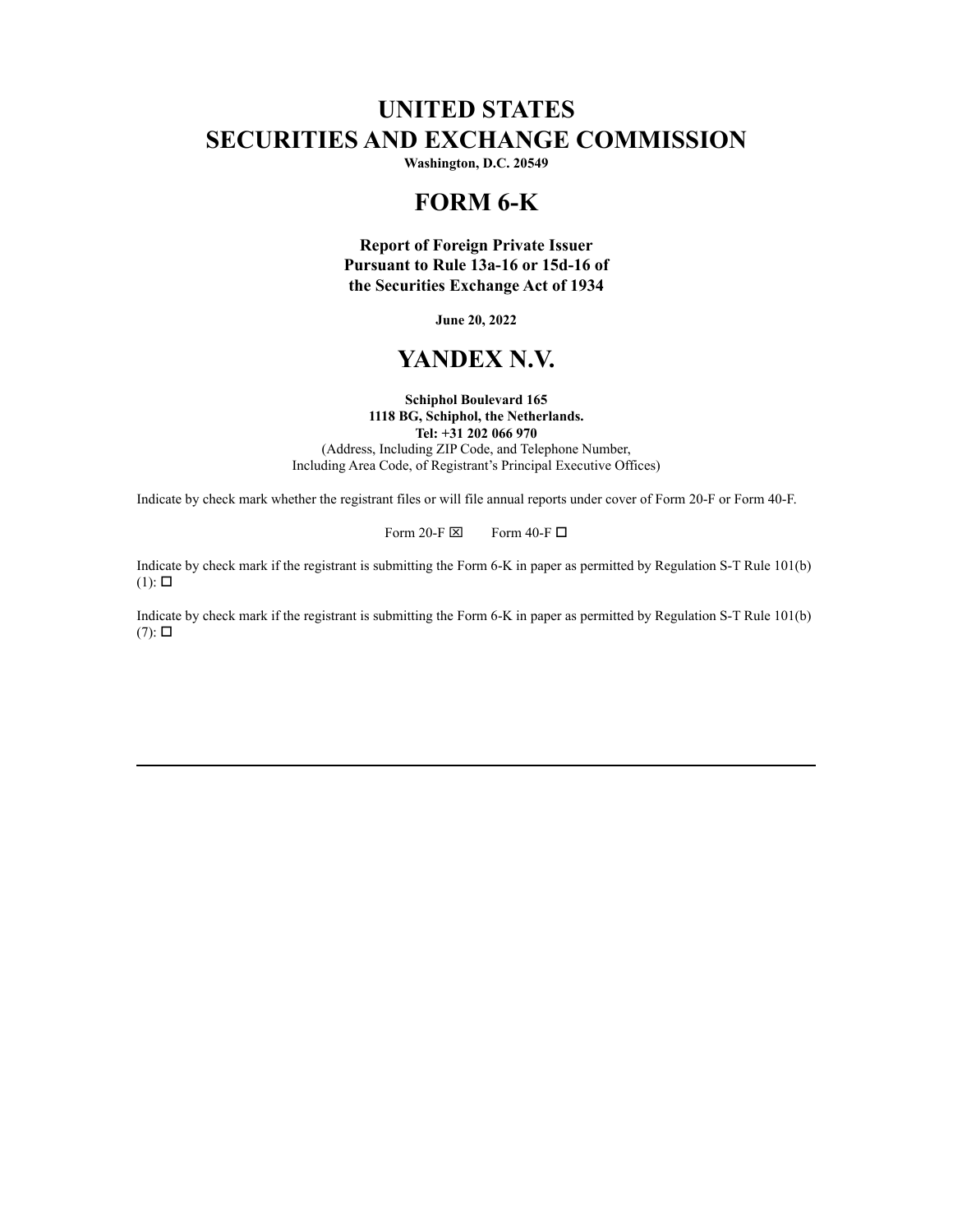Furnished as Exhibit 99.1 to this Report on Form 6-K is a press release of Yandex N.V. (the "Company") dated June 20, 2022, providing an update on the Company's convertible notes purchase transaction.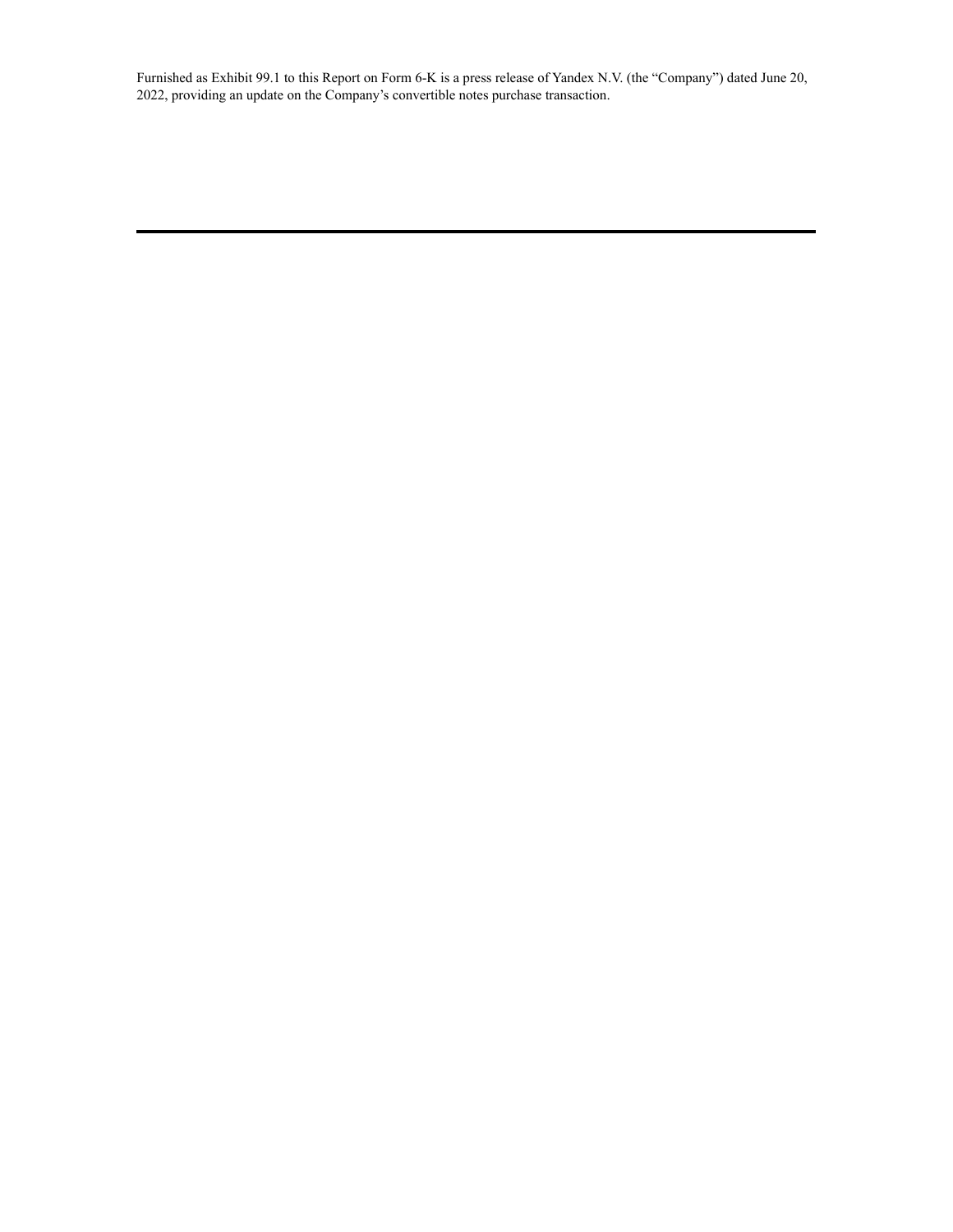#### **SIGNATURES**

Pursuant to the requirements of the Securities Exchange Act of 1934, the registrant has duly caused this report to be signed on its behalf by the undersigned, thereunto duly authorized.

#### **YANDEX N.V.**

Date: June 20, 2022 By: /s/ Svetlana Demyashkevich

Svetlana Demyashkevich Chief Financial Officer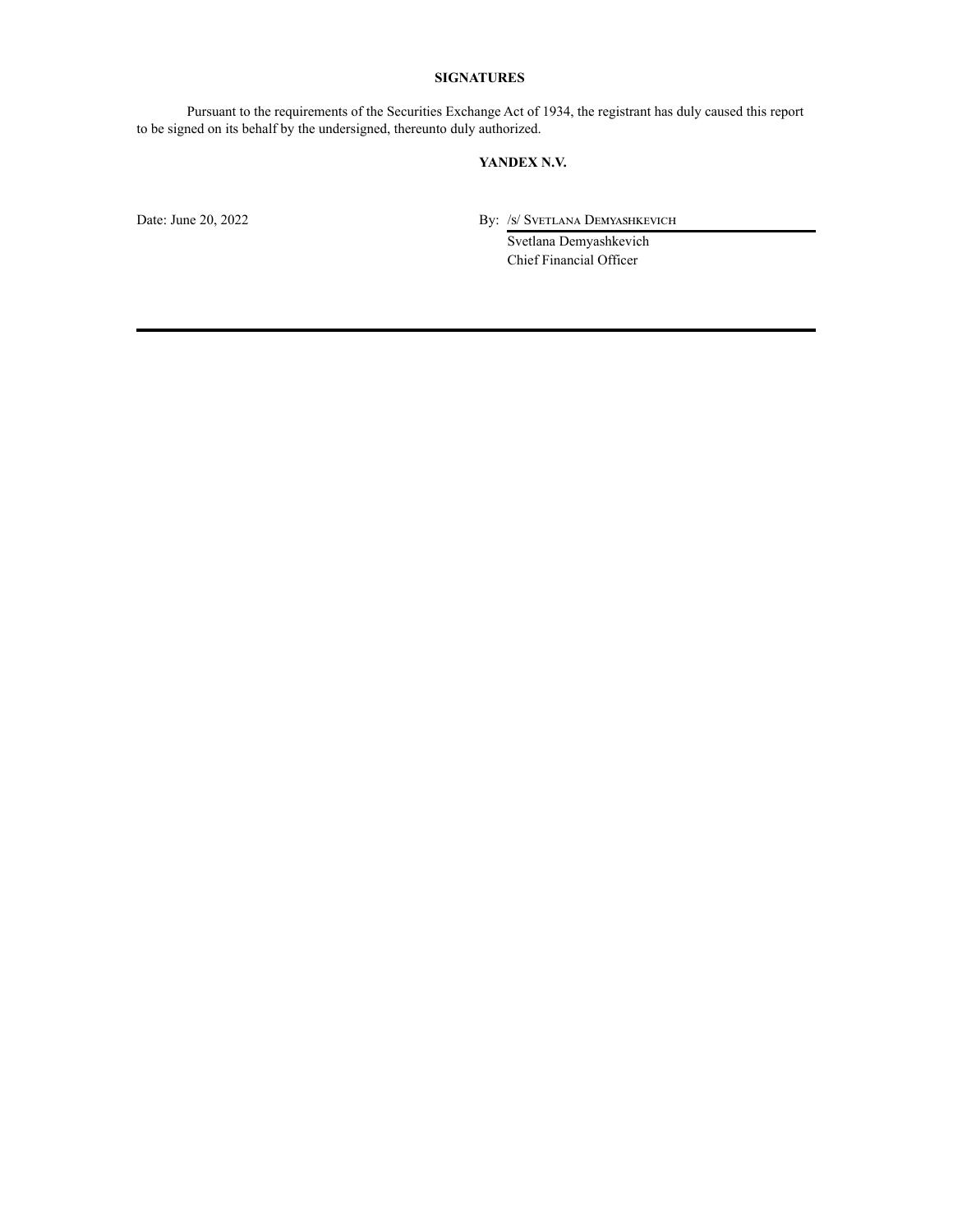### **INDEX TO EXHIBITS**

Exhibit No. Description

99.1 Press release of Yandex N.V. dated June 20, 2022, providing an update on the Company's convertible notes purchase transaction.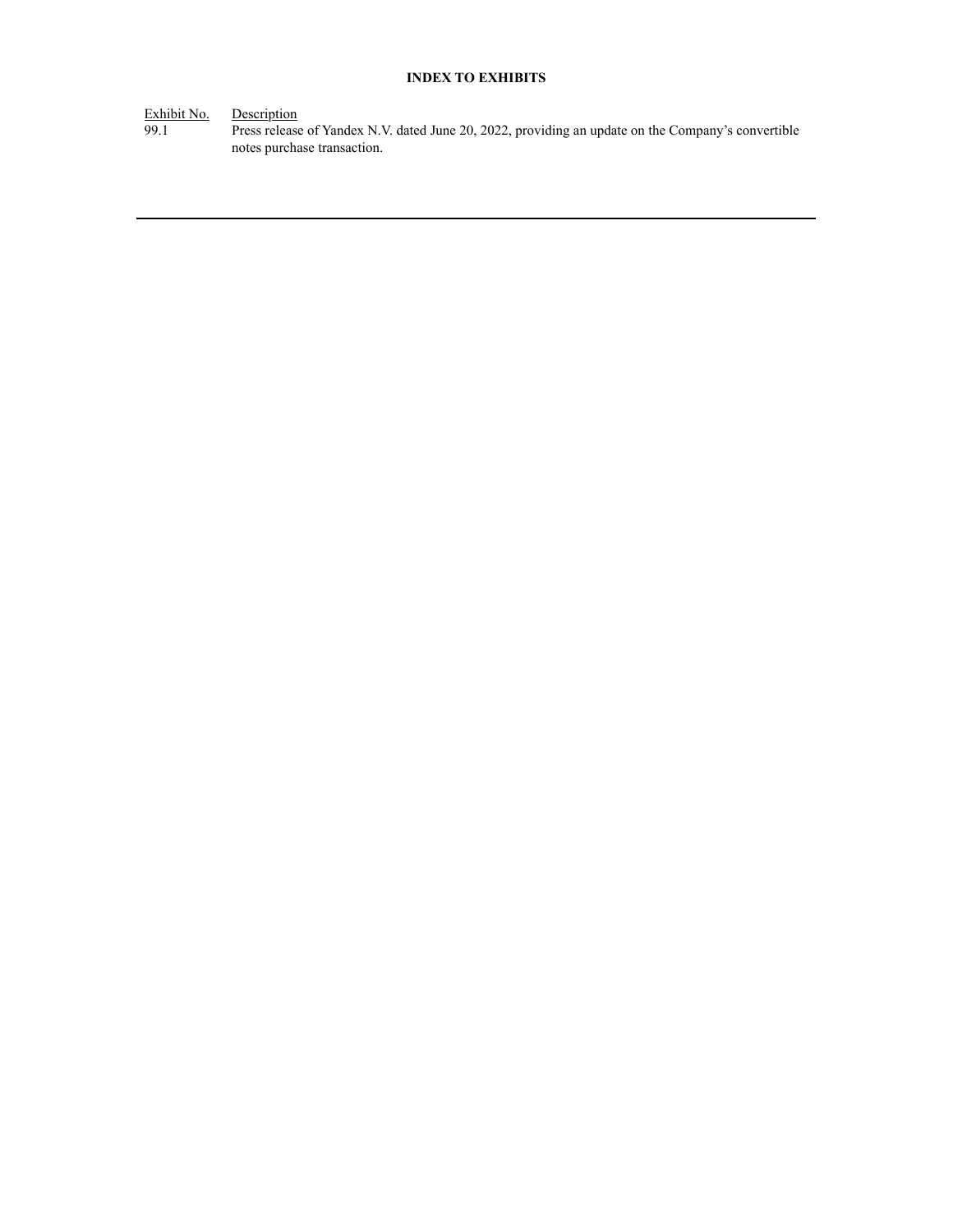## **Yandex Provides Update on Convertible Notes Purchase Transaction**

Moscow, Amsterdam, June 20, 2022 – Yandex N.V. ("**Yandex**"), a Dutch public limited company and the parent company of one of Europe's largest internet businesses, today provided an update in relation to the Purchase Agreement dated June 15, 2022 (the "**Purchase Agreement**"), between Yandex and selling holders of its \$1.25 billion 0.75% Convertible Notes due 2025 (the "**Notes**").

Following execution of the Purchase Agreement between Yandex and the selling holders party thereto (as described in Yandex's announcement of June 16, 2022), additional selling holders have acceded to the Purchase Agreement, as a result of which selling holders have agreed to sell, and Yandex has agreed to purchase, an aggregate principal amount of 93.2% of the Notes pursuant to the Purchase Agreement.

In addition, the conditions precedent set out in the Purchase Agreement have now been satisfied (save for those that can only be, or that will be, satisfied on the completion date), such that the completion and settlement of the purchase of all Notes subject to the Purchase Agreement is expected to take place on June 22, 2022.

Yandex asks holders of the Notes who are not party to the Purchase Agreement to immediately contact Yandex Investor Relations or the financial advisors to Yandex at the respective email addresses indicated below to ensure that such noteholders are included in all future discussions in relation to the Notes.

### **About Yandex**

Yandex (NASDAQ and MOEX: YNDX) is a technology company registered in the Netherlands that builds intelligent products and services powered by machine learning. Our goal is to help consumers and businesses better navigate the online and offline world. Since 1997, we have delivered world-class, locally relevant search and navigation products, while also expanding into e-commerce, online entertainment, cloud computing and other markets to assist millions of consumers in Russia and a number of international markets.

More information on Yandex can be found at https://ir.yandex/

### **Contacts:**